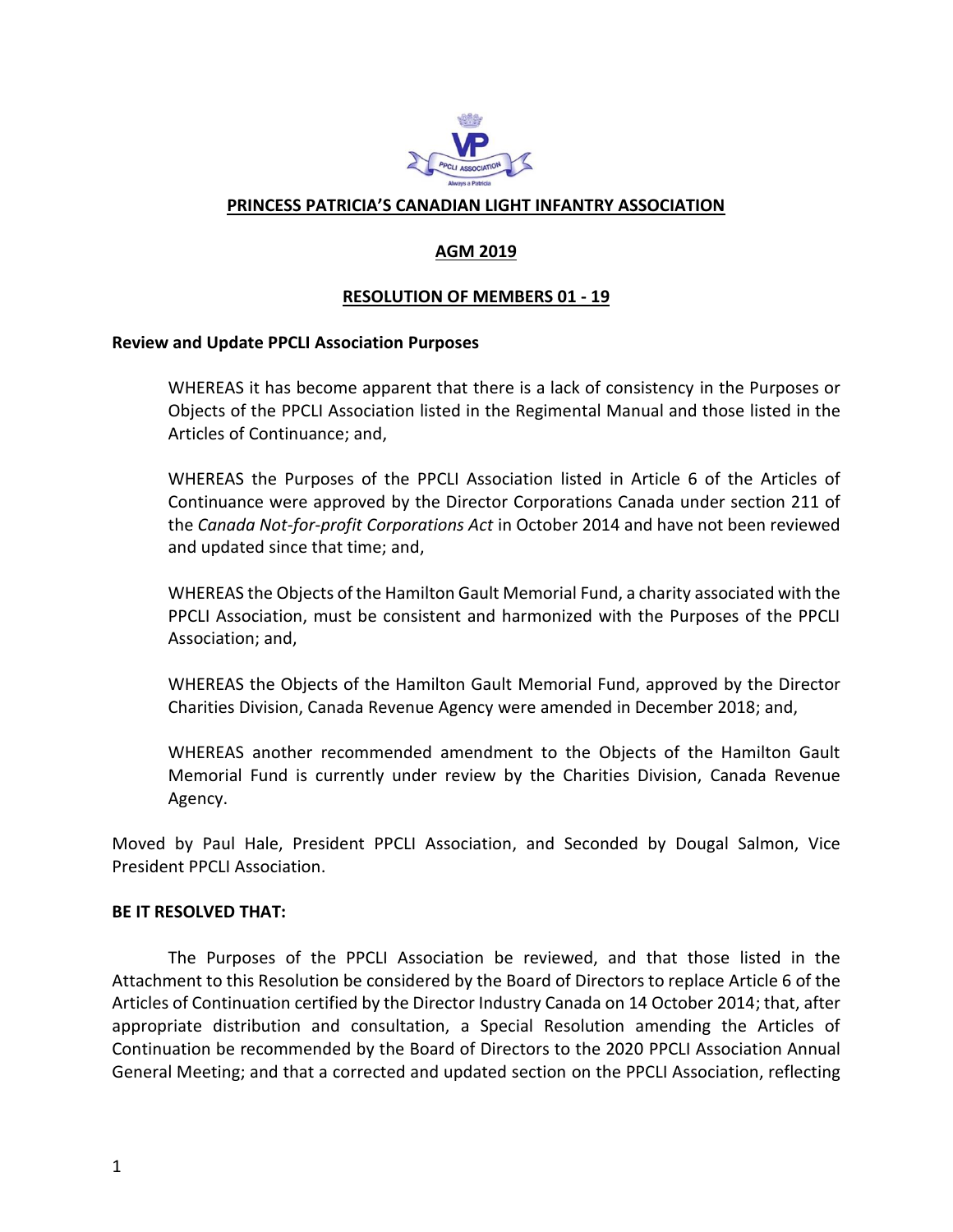separate, approved Purposes and Objects be provided to RHQ for inclusion in the next edition of the Regimental Manual.

8 August 2019 **CARRIED/NOT CARRIED** 

Paul Hale President PPCLI Association